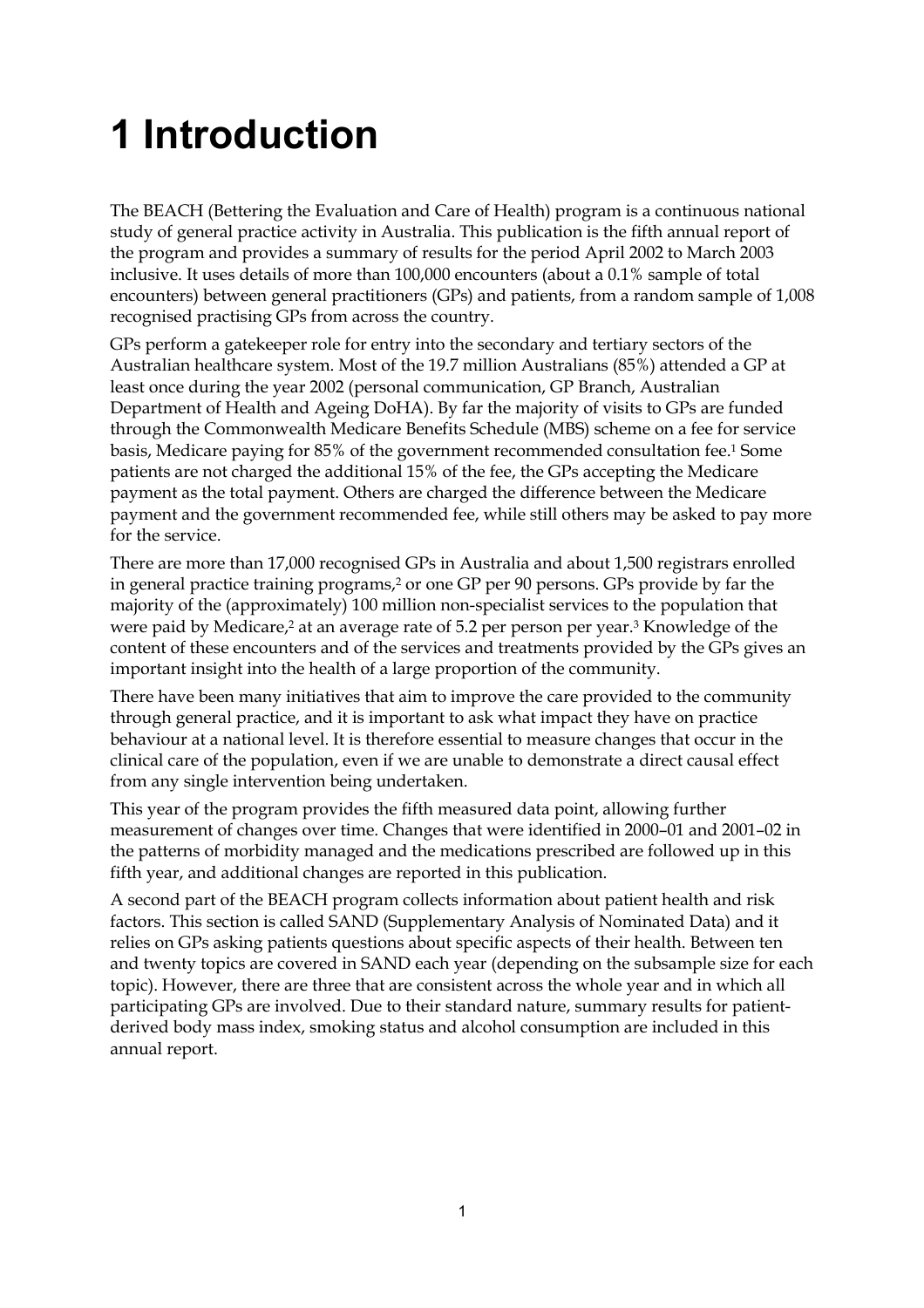## **1.1 Aims**

The BEACH program has three main aims:

- to provide a reliable and valid data collection process for general practice which is responsive to the ever-changing needs of information users
- to establish an ongoing database of GP–patient encounter information
- to assess patient risk factors and health states and the relationship these factors have with health service activity.

This report aims to provide an updated reference point for the activities of general practice in 2002–03. It also provides a summary of results for each year of the BEACH program to date and the total results for the five year data set.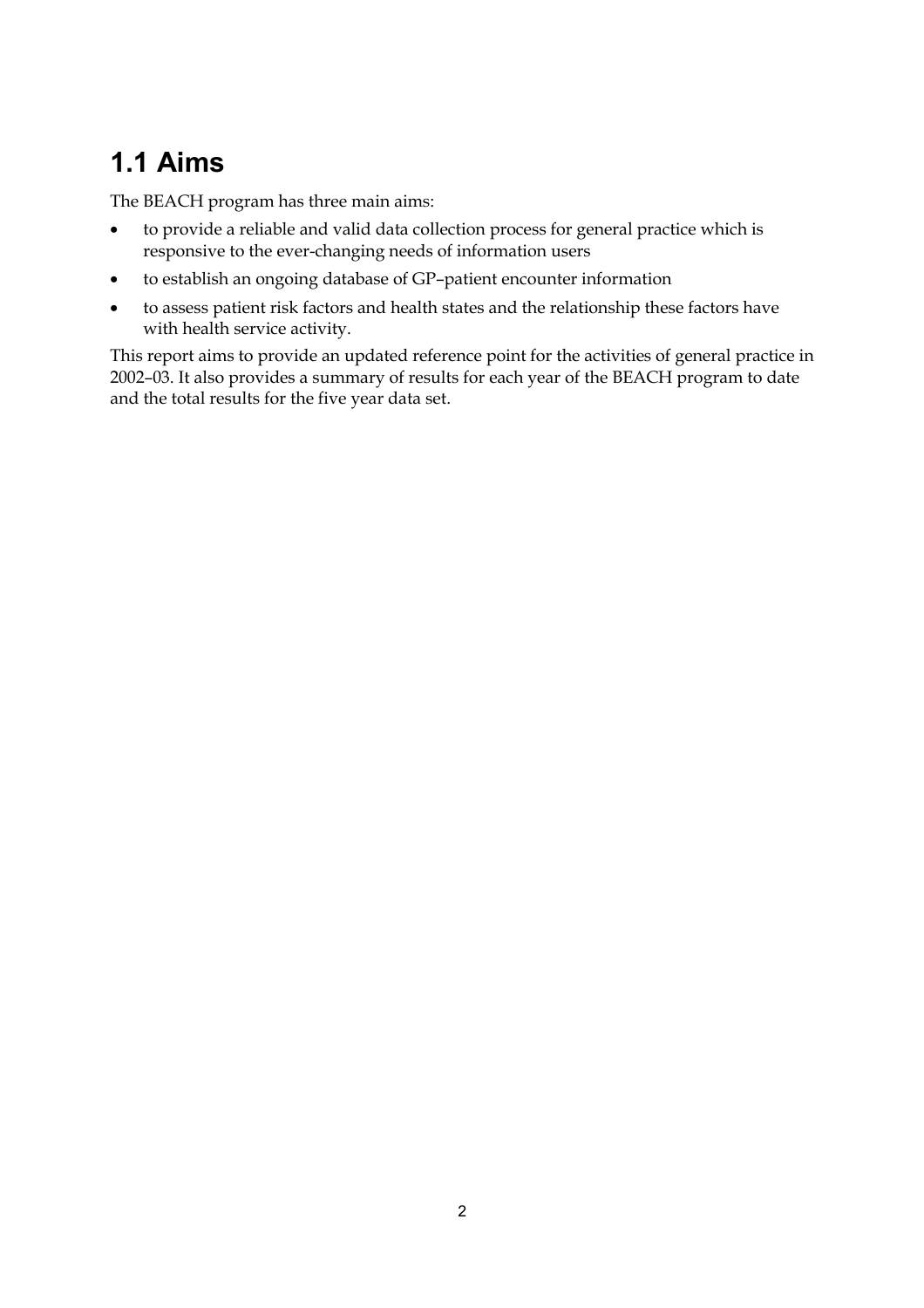# **2 Methods**

The methods adopted in the BEACH program have been described in detail elsewhere.<sup>4-6</sup> In summary, each of the recognised GPs in a random sample of approximately 1,000 per year records details about 100 doctor–patient encounters of all types. The information is recorded on structured encounter forms (on paper). It is a rolling sample, recruited approximately 3 weeks ahead. Approximately 20 GPs participate each week, 50 weeks a year.

## **2.1 Sampling methods**

The source population includes all GPs who claimed a minimum of 375 general practice A1 Medicare items in the most recently available 3-month Health Insurance Commission (HIC) data period. This equates with 1,500 Medicare claims a year and ensures inclusion of the majority of part-time GPs while excluding those who are not in private practice but claim for a few consultations a year. The General Practice Branch of the Australian Department of Health and Ageing (DoHA) draws a sample on a regular basis.

## **2.2 Recruitment methods**

The randomly selected GPs are approached initially by letter, then by telephone follow-up. GPs who agree to participate are set an agreed recording date approximately 3 to 4 weeks ahead. A research pack is sent to each participant about 10 days before the planned recording date. A telephone reminder is made to each participating GP in the first days of the agreed recording period. Non-returns are followed up by regular telephone calls.

Participating GPs earn 20–35 Clinical Audit points towards their quality assurance (QA) requirements. As part of this QA process, each receives an analysis of his or her results compared with those of nine other unidentified GPs who recorded at approximately the same time. Comparisons with the national average and with targets relating to the National Health Priority Areas are also made. In addition, GPs receive some educational material related to the identification and management of patients who smoke or consume alcohol at hazardous levels.

## **2.3 Data elements**

BEACH includes three interrelated data collections: encounter data, GP characteristics, and patient health status. An example of the forms used to collect the encounter data and the data on patient health status is included in Appendix 1. The GP characteristics questionnaire is included in Appendix 2.

**Encounter data** include date of consultation, type of consultation (direct, indirect), Medicare/Veterans' Affairs item number (where applicable) and specified other payment source (tick boxes).

Information about **the patient** includes date of birth, sex and postcode of residence. Tick boxes are provided for Commonwealth health care card holder, Veterans' Affairs white card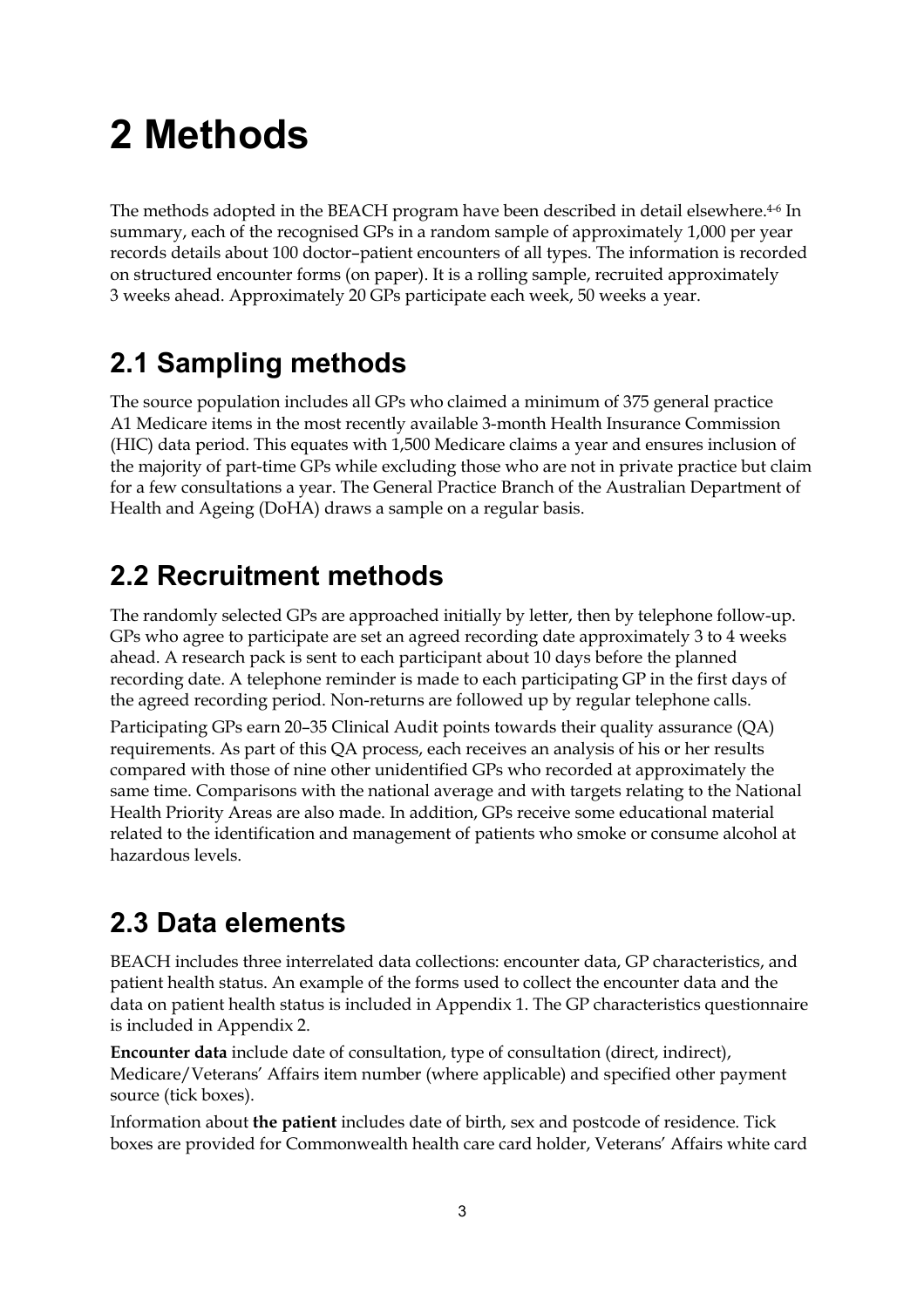holder, non-English-speaking background (NESB), an Aboriginal person (self-identification) and Torres Strait Islander (self-identification). Space is provided for up to three patient reasons for encounter (RFEs).

The **content of the encounter** is described in terms of the problems managed and the management techniques applied to each of these problems. Data elements include up to four diagnoses/problems. Tick boxes are provided to denote the status of each problem as new to the patient (if applicable).

**Management data** for each problem include medications prescribed, over-the-counter medications advised and other medications supplied by the GP. Details for each **medication** comprise brand name, form (where required), strength, regimen, status (if new medication for this problem for this patient) and number of repeats. **Non-pharmacological management** of each problem includes counselling and procedures, new referrals, and pathology and imaging ordered.

**GP characteristics** include age and sex, years in general practice, number of GP sessions worked per week, number of GPs working in the practice (to generate a measure of practice size), postcode of major practice address, country of graduation, postgraduate general practice training and FRACGP status, after-hours care arrangements, use of computers in the practice, whether the practice is accredited and whether it is a teaching practice, work undertaken by the GP in other clinical settings, hours worked in direct patient care and hours on call per week.

**Supplementary analysis of nominated data (SAND):** A section on the bottom of each recording form investigates aspects of patient health or healthcare delivery in general practice not covered by the consultation-based data. The year-long data collection period is divided into 10 blocks, each of 5 weeks. Each block is designed to include data from 100 GPs. Each GP's recording pack of 100 forms is made up of 40 forms that contain questions about patient height and weight (for calculation of body mass index, BMI), alcohol intake and smoking status. The remaining 60 forms in each pack are divided into two blocks of 30 forms. Different questions are asked of the patient in each block and these vary throughout the year. The results of topics in the SAND substudies for alcohol consumption, smoking status and BMI are included in this report. Abstracts of results for the substudies conducted in the fourth year of the program and not reported in this document are available through the web site of the Family Medicine Research Centre (of which the General Practice Statistics and Classification Unit is a part) at http://www.fmrc.org.au/beach-pubs.htm#6.

## **2.4 The BEACH relational database**

The BEACH relational database is described diagrammatically in Figure 2.1. Note that all variables can be directly related to GP and patient characteristics and to the encounter. Reasons for encounter have only an indirect relationship with problems managed. All types of management are directly related to the problem being treated.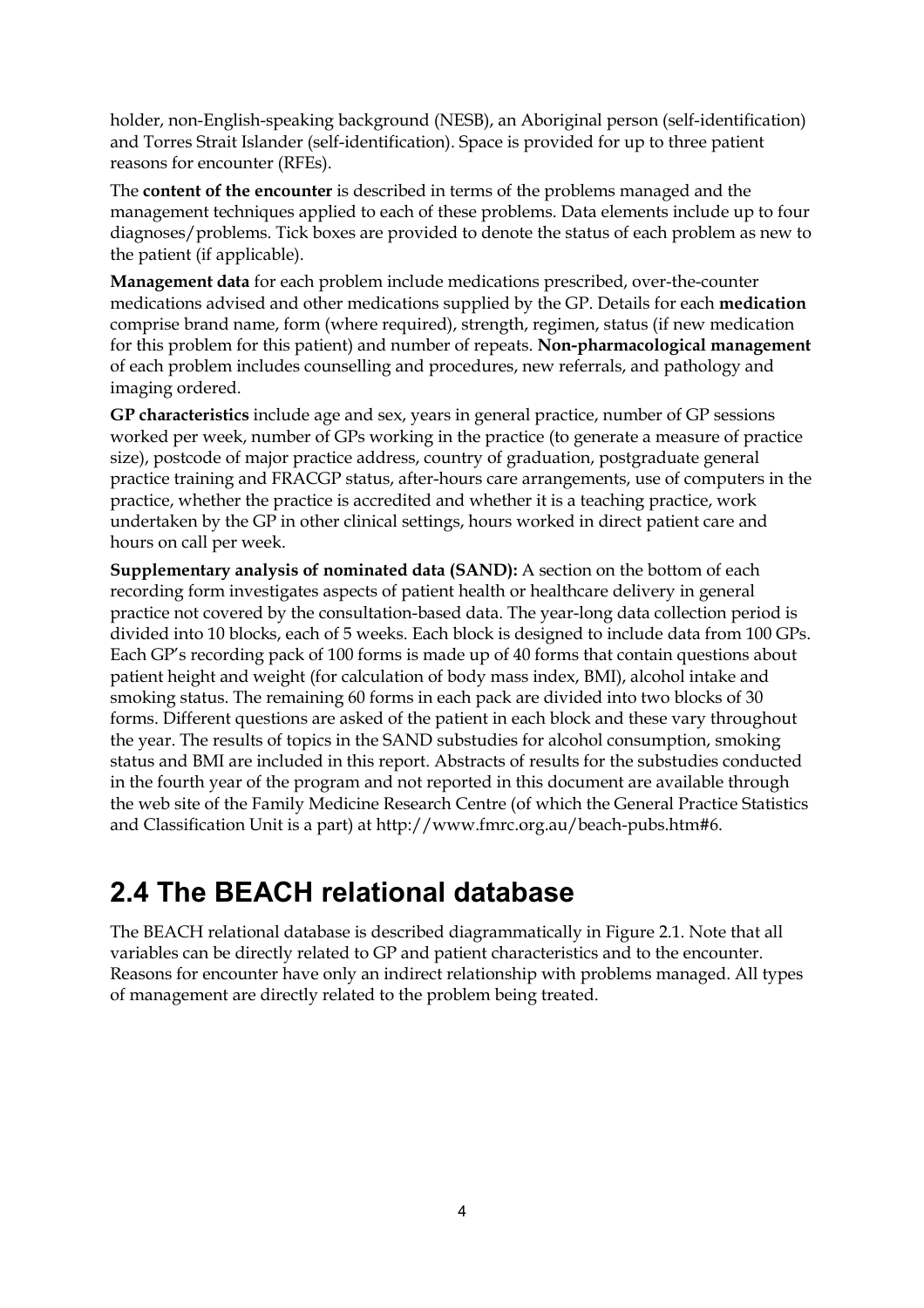

## **2.5 Statistical methods**

The analysis of the BEACH database is conducted with SAS versions 6.127 and 8.28 and the encounter is the primary unit of analysis. Proportions (%) are used only when describing the distribution of an event that can arise only once at a consultation (e.g. age, sex or item numbers) or to describe the distribution of events within a class of events (e.g. problem *A* as a percentage of total problems). Rates per 100 encounters are used when an event can occur more than once at the consultation (e.g. RFEs, problems managed or medications). Rates per 100 problems are also sometimes used when a management event can occur more than once per problem managed. In general, the following results present the number of observations *(n)*, rate per 100 encounters and the 95% confidence intervals.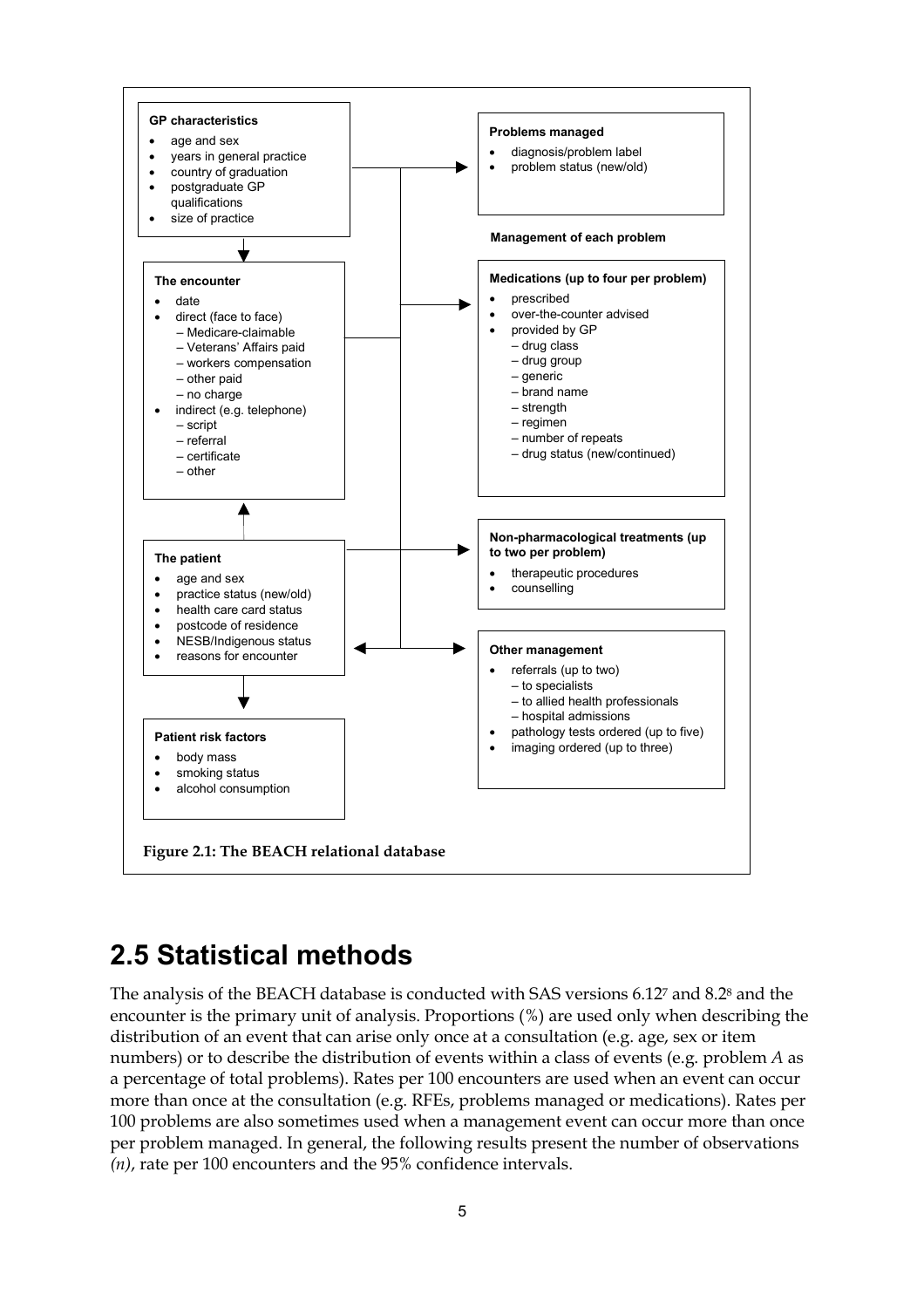The BEACH study is essentially a random sample of GPs, each providing data about a cluster of encounters. Cluster sampling study designs in general practice research violate the simple random sample (SRS) assumption because the probability of an encounter being included is a function of the probability of the GP being selected.9

There is also a secondary probability function of particular encounters being included in the GP's cluster (associated with the characteristics of the GP or the type and place of the practice) and this increases the likelihood of sampling bias. In addition, there will be inherent relationships between encounters from the same cluster and this creates a potential statistical bias. The probability of gaining a representative sample of encounters is therefore reduced by the potential sampling and statistical bias, decreasing the accuracy of national estimates.

When a study design other than SRS is used, analytical techniques that consider the study design should be employed. In this report the standard error calculations used in the 95% confidence intervals accommodate both the single-stage clustered study design and sample weighting according to Kish's description of the formulae.10 SAS 6.12 is limited in its capacity to calculate the standard error for the current study design, so additional programming was required to incorporate the formulae. For comparability with previous years, we have continued to use SAS 6.12 for the tables in the body of the report. SAS version 8.28 now includes procedures that calculate the robust standard error to adjust for the intra-cluster correlation of the cluster sample. SAS version 8.2 procedures were used in the analysis of trends over time, the summary of Aboriginal and Torres Strait Islander encounters and the combined five year data.

The investigation of the relationship between changes in medication rates and changes in the management rates of related morbidities used multiple linear regression and these methods are described in Chapter 14.

Post-stratification weighting was applied to the raw data before analysis (see Chapter 4).

Weights are calculated for each year's sample and are used to estimate national general practice encounter rates for that year. Weights are valid for summarising a complete year's sample and for analysing trends from year to year. Sampling weights are therefore used for the summary tables in the report and the trend analysis across time.

Because weights are specific for each sample year they are not valid for the analysis of subgroups of patients or when combining data across years. Therefore, the summary of the combined five year data appended to this document and the analysis of the encounters with Aboriginal and Torres Strait Island patients were unweighted.

## **2.6 Classification of data**

The imaging tests ordered, patient reasons for encounter, problems managed, procedures, other non-pharmacological treatments, referrals, pathology and imaging are coded using ICPC-2 PLUS.11 This is an extended vocabulary of terms classified according to the International Classification of Primary Care—Version 2 (ICPC-2), a product of the World Organization of Family Doctors (WONCA).12 The ICPC is used in more than 45 countries as the standard for data classification in primary care.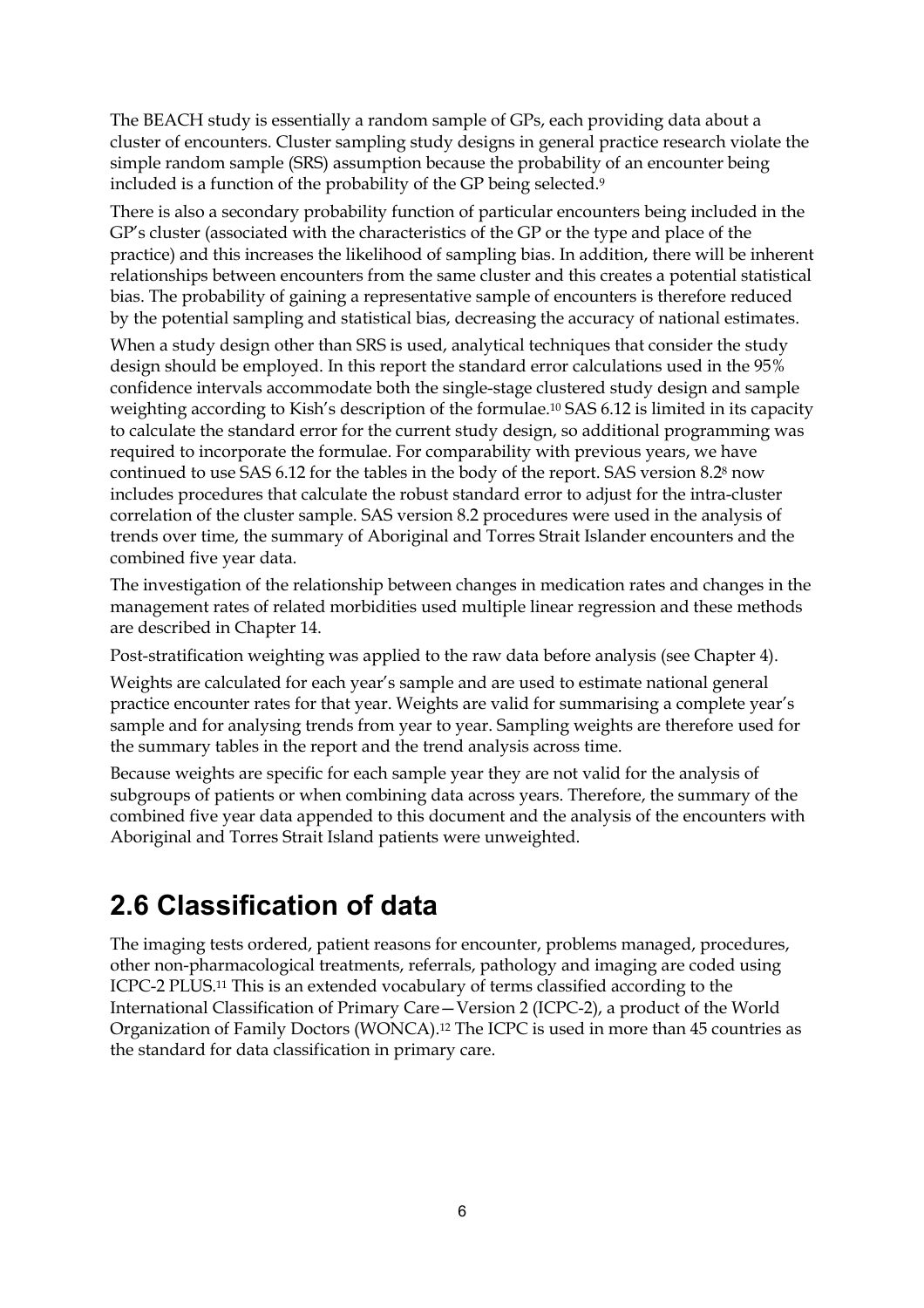The ICPC has a bi-axial structure, with 17 chapters on one axis (each with an alphabetic code) and seven components on the other (numeric codes) (Figure 2.2). Chapters are based on body systems, with additional chapters for psychological and social problems. Component 1 includes symptoms and complaints. Component 7 covers diagnoses. These are independent in each chapter and both can be used for patient reasons for encounter or for problems managed.

Components 2 to 6 cover the process of care and are common throughout all chapters. The processes of care, including referrals, non-pharmacological treatments and orders for pathology and imaging, are classified in these process components of ICPC-2.

Component 2 (diagnostic screening and prevention) is also often applied in describing the problem managed (e.g. check-up, immunisation).



The ICPC-2 is an excellent epidemiological tool. The diagnostic and symptomatic rubrics have been selected for inclusion on the basis of their relative frequency in primary care settings or because of their relative importance in describing the health of the community. It has only about 1,370 rubrics and these are sufficient for meaningful analyses. However, reliability of data entry, using ICPC-2 alone, would require a thorough knowledge of the classification if correct classification of a concept were to be ensured. In 1995, recognising a need for a coding and classification system for general practice electronic health records, the Family Medicine Research Centre (then Unit) developed an extended vocabulary of terms classified according to the ICPC. These terms were derived from those recorded by GPs on more than half a million encounter forms. The terms have developed further over the past 8 years in response to the use of terminology by GPs participating in the BEACH program and in response to requests from GPs using ICPC-2 PLUS in their electronic clinical systems. This allows far greater specificity in data entry and ensures high inter-coder reliability between secondary coding staff. It also facilitates analyses of information about more specific problems when required.11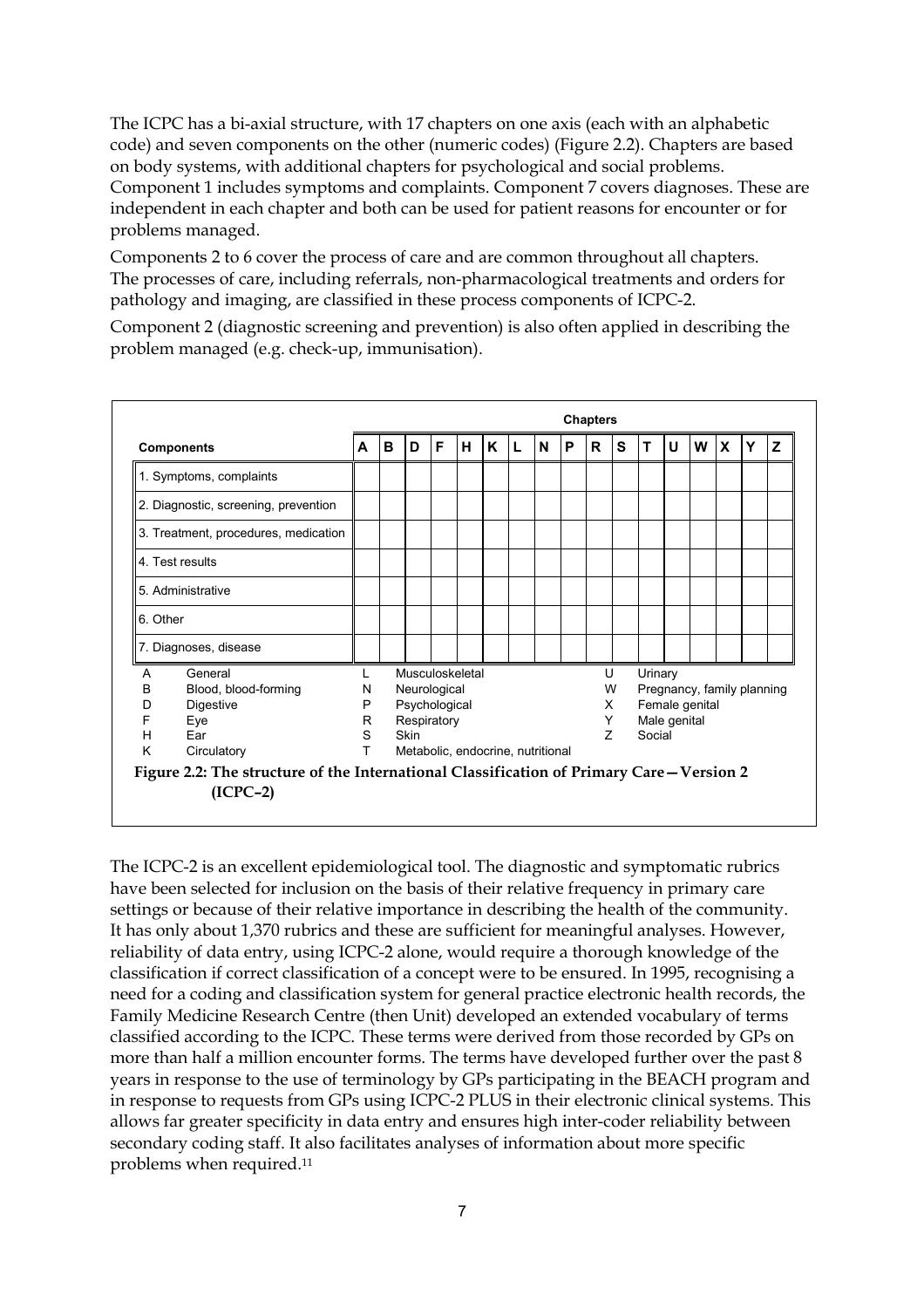### **Classification of pharmaceuticals**

Pharmaceuticals prescribed or provided and over-the-counter medications advised by the GP are coded and classified according to an in-house classification, the Coding Atlas for Pharmaceutical Substances (CAPS). This is a hierarchical structure that facilitates analysis of data at a variety of levels, such as medication class, medication group, generic composition and brand name. CAPS is mapped to the Anatomical Therapeutic Chemical classification (ATC)13 which is the Australian standard for classifying medications at the generic level. Strength and regimen are independent fields which, when combined with the CAPS code, give an opportunity to derive prescribed daily dose for any medication or group of medications.

## **2.7 Quality assurance**

All morbidity and therapeutic data elements are automatically coded and classified by the computer as secondary coding staff enter key words or word fragments and select the required term or label from a pick list. A quality assurance program to ensure reliability of data entry includes ongoing development of computer-aided error checks ('locks') at the data entry stage and a physical check of samples of data entered versus those on the original recording form. Further logical data checks are conducted through SAS on a regular basis.

## **2.8 Validity and reliability**

In the development of a database such as BEACH, data gathering moves through specific stages: GP sample selection, cluster sampling around each GP, GP data recording, and secondary coding and data entry. At each stage, the data can be invalidated by the application of inappropriate methods.

The methods adopted to ensure maximum reliability of coding and data entry have been described above. The statistical techniques adopted to ensure valid reporting of recorded data are described in Chapter 4.

Previous work has demonstrated the extent to which a random sample of GPs recording information about a cluster of patients represents all GPs and all patients attending GPs.14 Other studies have reported the degree to which GP-reported patient reasons for encounter and problems managed accurately reflect those recalled by the patient<sup>15</sup> and the reliability of secondary coding of RFEs<sup>16</sup> and problems managed.<sup>17</sup> The validity of ICPC as a tool with which to classify the data has also been investigated in earlier work.18

Limitations regarding the reliability and validity of practitioner-recorded morbidity have been discussed elsewhere and should always be borne in mind. However, these apply equally to data drawn from medical records (whether paper-based or electronic) and to active data collection methods.19,20 There is as yet no more reliable method of gaining detailed data about morbidity and its management in general practice. Further, irrespective of the differences between individual GPs in their labelling of problems, morbidity data collected by GPs in active data collection methods have been shown to provide a reliable overview of the morbidity managed in general practice.21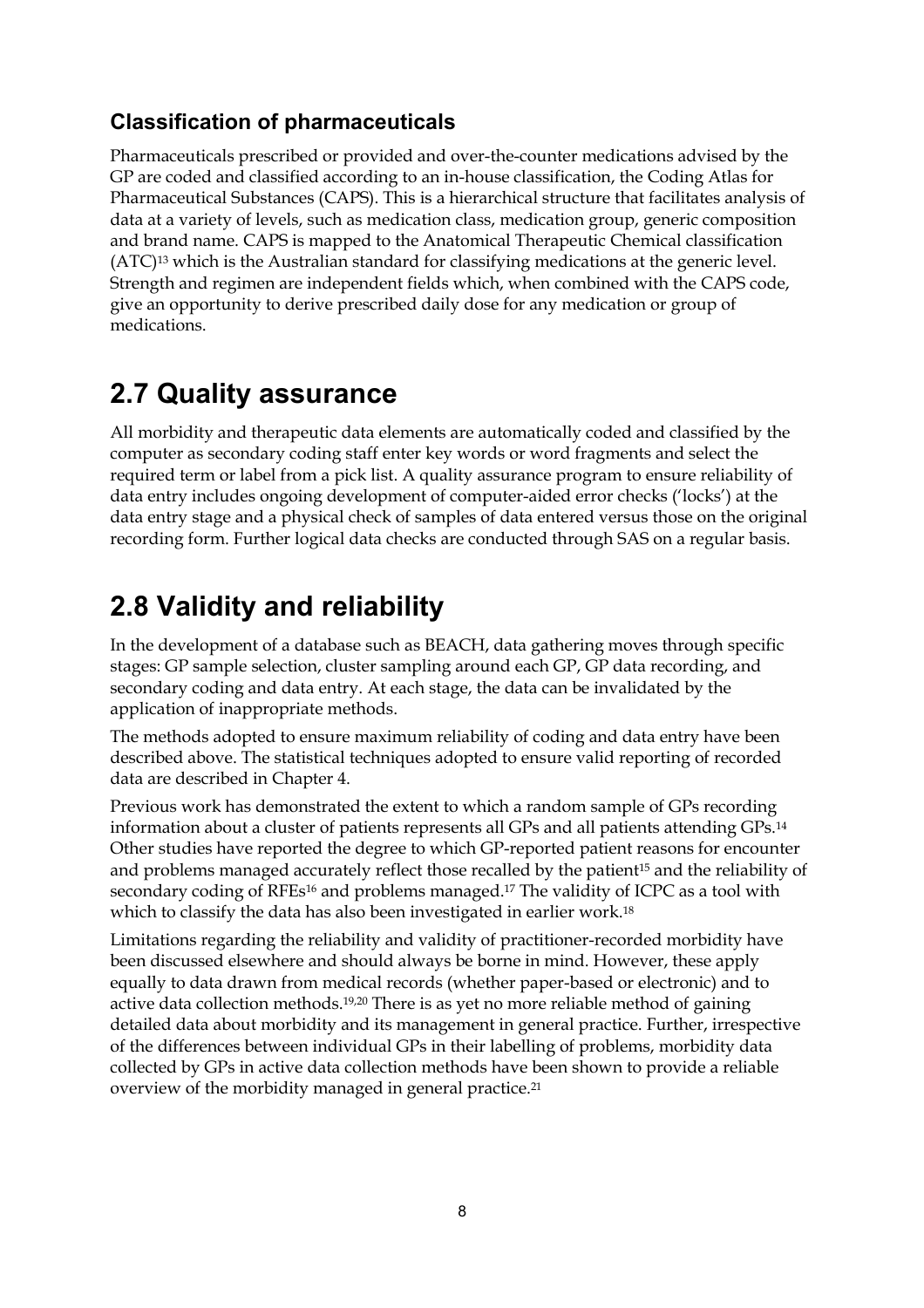## **3 The general practitioners**

### **3.1 Results of recruitment**

Contact was attempted with 3,866 GPs, and established with 3,487 (90.2%) of these. Of the 379 who could not be contacted (9.8% of those approached), there were 60 for whom telephone numbers could not be established, 187 had moved and were untraceable, or were retired or deceased, and 49 were not currently practising (e.g. overseas, on maternity or other leave). A further 83 were unable to be contacted after five attempts by telephone recruiters. Of the 3,487 available practitioners, 1,248 (35.8%) agreed to participate but 240 (6.9%) failed to complete the study. The final participating sample consisted of 1,008 practitioners, representing 28.9% of those who were contacted and available, and 26.1% of those with whom contact was attempted (Table 3.1).

|                                         | <b>Number</b> | Per cent of approached<br>$(n=3,866)$ | Per cent of contacts<br>established $(n=3,487)$ |
|-----------------------------------------|---------------|---------------------------------------|-------------------------------------------------|
| Letter sent and phone contact attempted | 3,866         | 100.0                                 |                                                 |
| No contact                              | 379           | 9.8                                   |                                                 |
| No phone number                         | 60            | 1.6                                   |                                                 |
| Moved/retired/deceased                  | 187           | 4.8                                   |                                                 |
| Unavailable                             | 49            | 1.3                                   |                                                 |
| No contact after five calls             | 83            | 2.1                                   |                                                 |
| Telephone contact established           | 3,487         | 90.2                                  | 100.0                                           |
| Declined to participate                 | 2,239         | 57.9                                  | 64.2                                            |
| Agreed but withdrew                     | 240           | 6.2                                   | 6.9                                             |
| Agreed and completed                    | 1,008         | 26.1                                  | 28.9                                            |

#### **Table 3.1: Recruitment and participation rates**

## **3.2 The participating GPs**

All participants returned a GP profile questionnaire although some were incomplete. Of the 1,008 participants, 64.8% were male and 66.1% were 45 years of age or older. Three-quarters (78.4%) had been in general practice for more than 10 years, and 18.7% could be regarded as practising part-time, working fewer than six sessions per week. Fewer than one in seven (13.7%) were in solo practice. The majority (72.0%) had graduated in Australia and just under two-thirds (64.7%) practised in capital cities. More than one-third (35.5%) were Fellows of the RACGP. Twenty-eight GPs (2.9%) were currently undertaking the RACGP Training Program, and 39.5% had already completed it. Just over half (55.2%) provided their own after-hours practice arrangements or worked in co-operation with other practices to provide after-hours services, rather than relying on locum services or not providing after-hours care. More than three-quarters (79.3%) of practices were accredited. Almost half of participants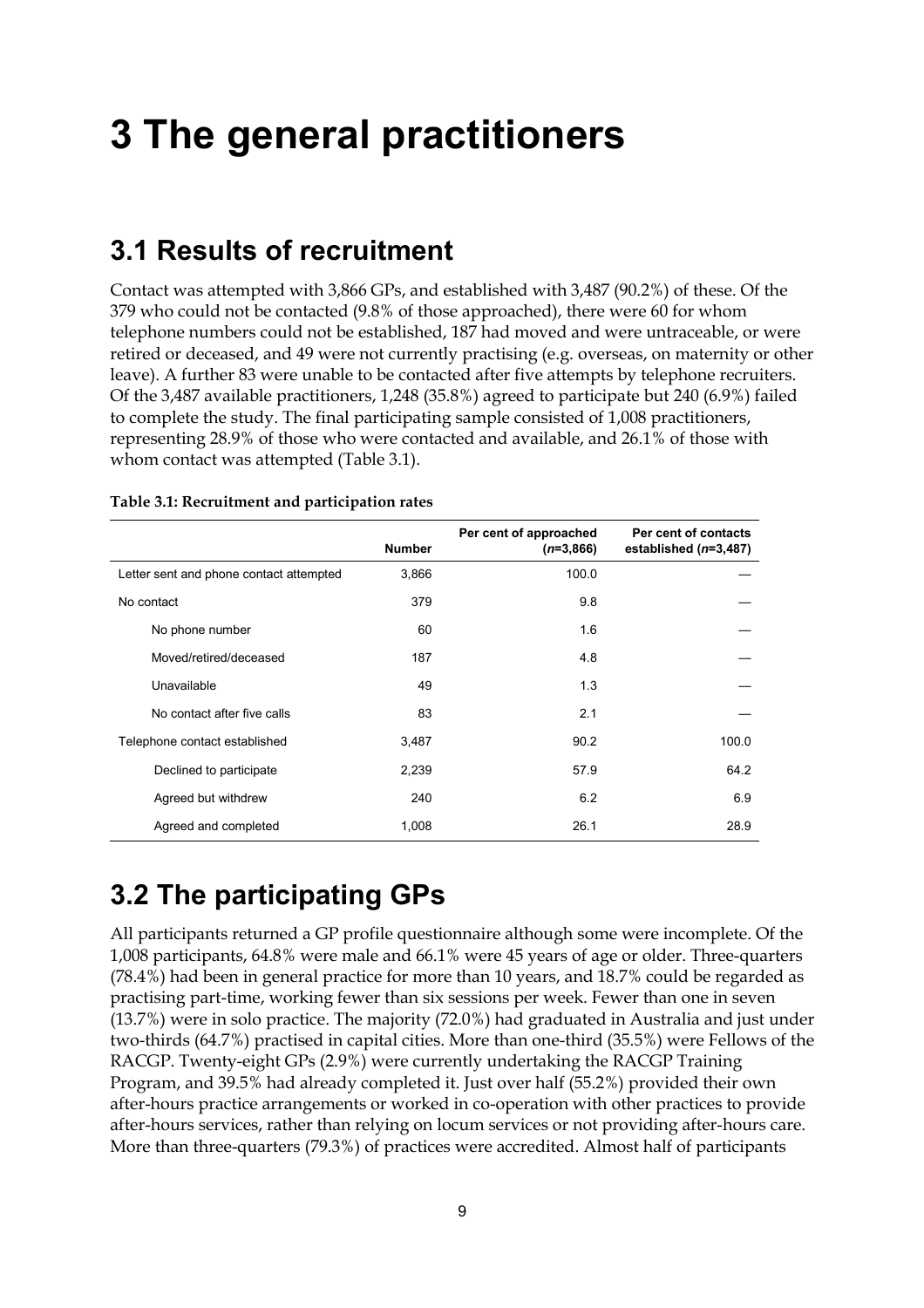(46.9%) spent more than 40 hours each week on direct patient care services. Fifty per cent spent additional time on call apart from their hours of direct patient care, with half of these (26.2%) spending more than 20 hours per week on call. The GPs who spent more than 60 hours per week on call (11.4%) were those who indicated that they are always on call when not on duty. Slightly fewer than half the participants (42.1%) had provided patient care in a residential aged care facility during the month prior to their participation in this study, but only 11.3% had worked as a salaried or sessional hospital medical officer during that period. Almost half (48.4%) of the GPs worked in a teaching practice, either for undergraduates only (25.5%), GP registrars only (8.8%) or both (14.1%) (Table 3.2).

| <b>GP</b> characteristic              | Number <sup>(a)</sup> | Per cent of GPs <sup>(a)</sup><br>$(n=1,008)$ |
|---------------------------------------|-----------------------|-----------------------------------------------|
| Sex                                   |                       |                                               |
| Male                                  | 653                   | 64.8                                          |
| Female                                | 355                   | 35.2                                          |
| Age                                   |                       |                                               |
| < 35 years                            | 74                    | 7.3                                           |
| 35-44 years                           | 268                   | 26.6                                          |
| 45-54 years                           | 355                   | 35.2                                          |
| 55+ years                             | 311                   | 30.9                                          |
| Years in general practice (missing=6) |                       |                                               |
| <2 years                              | 6                     | 0.6                                           |
| 2-5 years                             | 75                    | 7.5                                           |
| 6-10 years                            | 135                   | 13.5                                          |
| $11-19$ years                         | 281                   | 28.0                                          |
| 20+ years                             | 505                   | 50.4                                          |
| Sessions per week (missing=8)         |                       |                                               |
| <6 per week                           | 187                   | 18.7                                          |
| 6-10 per week                         | 679                   | 67.9                                          |
| 11+ per week                          | 134                   | 13.4                                          |
| Size of practice (missing=8)          |                       |                                               |
| Solo                                  | 137                   | 13.7                                          |
| $2-4$ GPs                             | 384                   | 38.4                                          |
| 5+ GPs                                | 479                   | 47.9                                          |
| Place of graduation                   |                       |                                               |
| Australia                             | 726                   | 72.0                                          |
| UK                                    | 92                    | 9.1                                           |
| Asia                                  | 100                   | 9.9                                           |
| Europe                                | 16                    | 1.6                                           |
| Africa                                | 43                    | 4.3                                           |
| New Zealand                           | 22                    | 2.2                                           |
| Other                                 | 9                     | 0.9                                           |

*(continued)*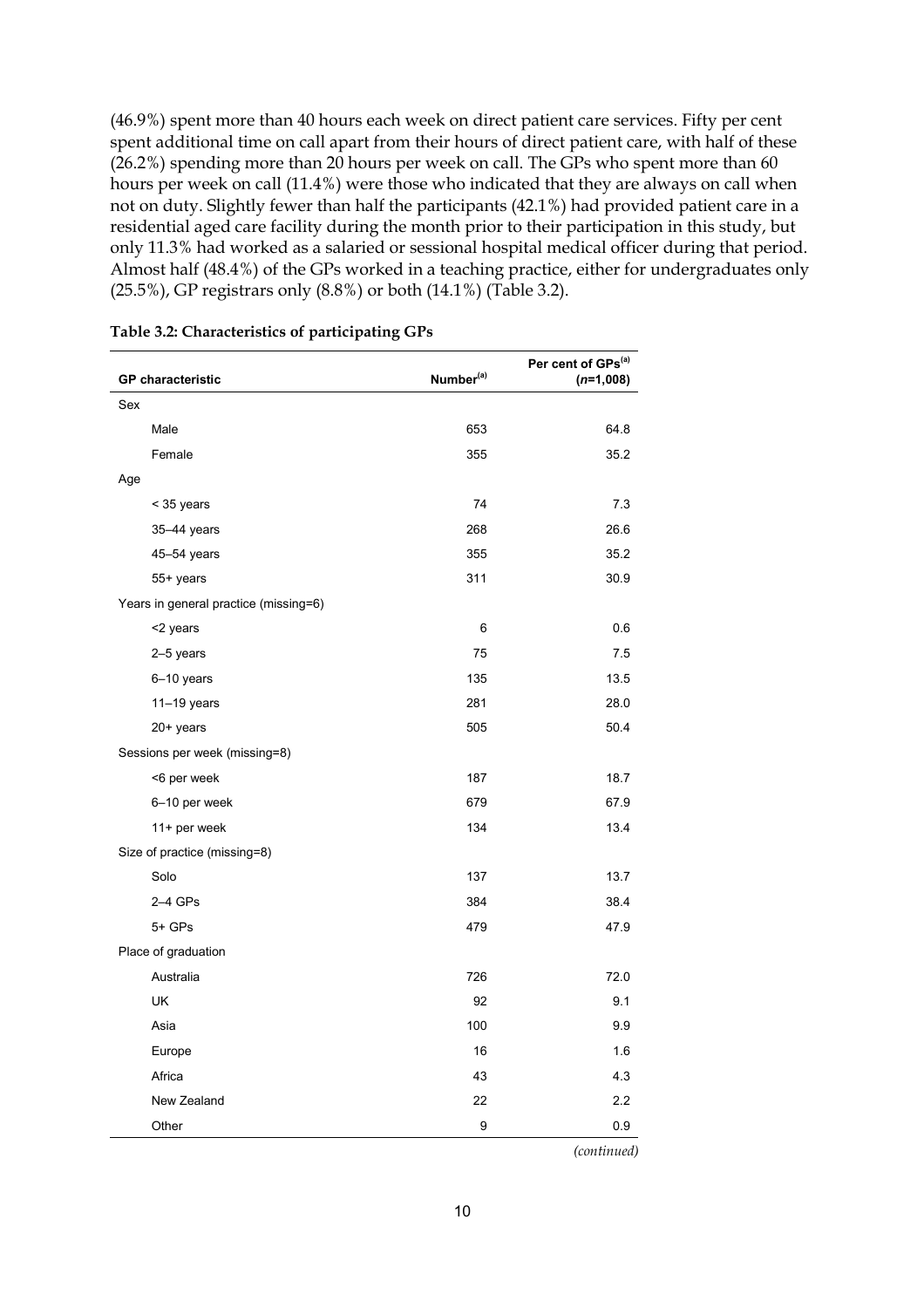| <b>GP</b> characteristic                                  | Number <sup>(a)</sup> | Per cent of GPs <sup>(a)</sup><br>$(n=1,008)$ |
|-----------------------------------------------------------|-----------------------|-----------------------------------------------|
| Practice location                                         |                       |                                               |
| Capital                                                   | 652                   | 64.7                                          |
| Other metropolitan                                        | 86                    | 8.5                                           |
| Large rural                                               | 51                    | 5.1                                           |
| Small rural                                               | 78                    | 7.7                                           |
| Other rural                                               | 121                   | 12.0                                          |
| Remote central                                            | 6                     | 0.6                                           |
| Other remote, offshore                                    | 14                    | 1.4                                           |
| RACGP Training Program status (missing=53)                |                       |                                               |
| Currently training                                        | 28                    | 2.9                                           |
| Completed training                                        | 377                   | 39.5                                          |
| Fellow of RACGP (missing=8)                               | 355                   | 35.5                                          |
| Own or co-operative after-hours arrangements (missing=10) | 551                   | 55.2                                          |
| Accredited practice (missing=19)                          | 784                   | 79.3                                          |
| Direct patient care hours (worked) per week (missing=12)  |                       |                                               |
| <10 hours                                                 | 3                     | 0.3                                           |
| 10-20 hours                                               | 112                   | 11.2                                          |
| 21-40 hours                                               | 414                   | 41.6                                          |
| 41-60 hours                                               | 426                   | 42.8                                          |
| 60+ hours                                                 | 41                    | 4.1                                           |
| Hours on call (not worked) per week (missing=46)          |                       |                                               |
| 0 hours                                                   | 479                   | 49.8                                          |
| <10 hours                                                 | 58                    | 6.0                                           |
| 10-20 hours                                               | 173                   | 18.0                                          |
| 21-40 hours                                               | 90                    | 9.4                                           |
| 41-60 hours                                               | 52                    | 5.4                                           |
| 60+ hours                                                 | 110                   | 11.4                                          |
| Patient care provided in previous month                   |                       |                                               |
| As a locum                                                | 61                    | 6.1                                           |
| In a deputising service                                   | 29                    | 2.9                                           |
| In a residential aged care facility                       | 424                   | 42.1                                          |
| As a salaried/sessional hospital medical officer          | 114                   | 11.3                                          |
| Major practice a teaching practice (missing=13)           |                       |                                               |
| For undergraduates only                                   | 254                   | 25.5                                          |
| For GP registrars only                                    | 88                    | 8.8                                           |
| For both undergraduates and registrars                    | 140                   | 14.1                                          |

#### **Table 3.2 (continued): Characteristics of participating GPs**

(a) Missing data removed.

*Note:* RACGP—Royal Australian College of General Practitioners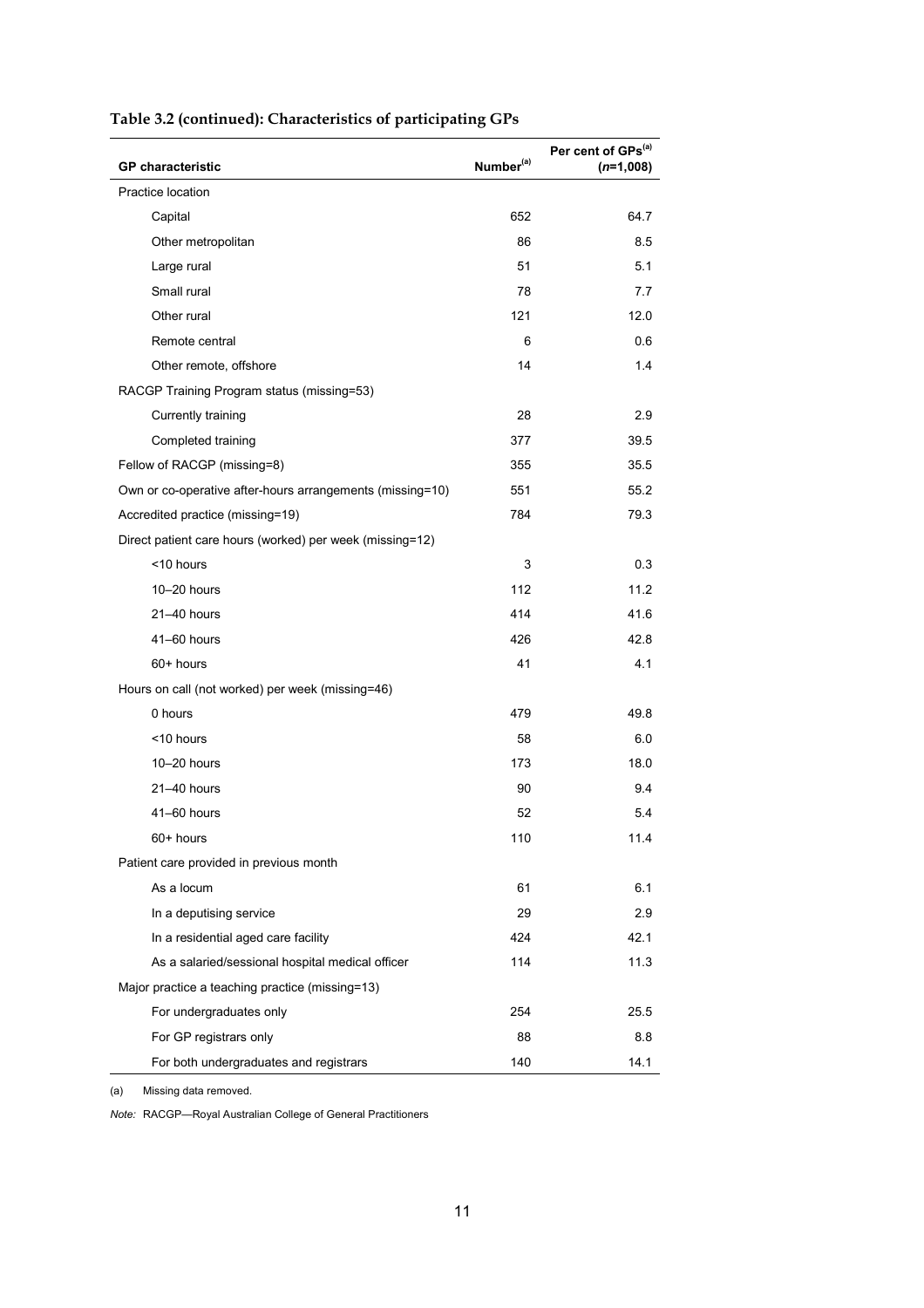## **3.3 Computer use by participating GPs**

Computers were used in 91.7% of practices, mainly for prescribing (79.6%) and billing (73.5%) purposes. Almost two-thirds (65.1%) of practices used computers for administrative processes and 60.9% used them for medical records. More than half (58.8%) used the Internet or email (Table 3.3).

| <b>Computer use</b>  | <b>Number</b> | Per cent of GPs<br>$(n=1,008)$ | Per cent of GPs with<br>computers $(n=920)$ |
|----------------------|---------------|--------------------------------|---------------------------------------------|
| Not at all           | 83            | 8.3                            |                                             |
| <b>Billing</b>       | 737           | 73.5                           | 80.1                                        |
| Prescribing          | 798           | 79.6                           | 86.7                                        |
| Medical records      | 611           | 60.9                           | 66.4                                        |
| Other administrative | 653           | 65.1                           | 71.0                                        |
| Internet/email       | 590           | 58.8                           | 64.1                                        |
| Missing              | 5             | 0.5                            |                                             |

#### **Table 3.3: GP computer use**

The top ten combinations of computer use by participants are listed in Table 3.4. One-third of the GPs (33.7%) indicated that their practice used computers for all five purposes—billing, prescribing, medical records, other administrative and Internet/email. Prescribing was the only usage included in all of the top ten combinations. Billing was the second most common usage, with medical records and Internet/email usage ranking equal third. Fewer than half the GPs (43.5% of participants; 47.4% of participants with computers) reported computer use for both medical records and Internet/email purposes.

| Table 3.4: Top ten combinations of computer use for GPs |  |  |
|---------------------------------------------------------|--|--|
|---------------------------------------------------------|--|--|

| <b>Combination</b>                                             | <b>Number</b> | Per cent of GPs<br>$(n=1,008)$ | Per cent of GPs with<br>computers $(n=920)$ |
|----------------------------------------------------------------|---------------|--------------------------------|---------------------------------------------|
| All five uses                                                  | 338           | 33.7                           | 36.7                                        |
| Billing + prescribing + medical records + other administrative | 81            | 8.1                            | 8.8                                         |
| Billing + prescribing + other admin + Internet/email           | 58            | 5.8                            | 6.3                                         |
| Billing + prescribing + medical records                        | 49            | 4.9                            | 5.3                                         |
| Billing + prescribing + other administrative                   | 39            | 3.9                            | 4.2                                         |
| Billing + prescribing + medical records + Internet/email       | 36            | 3.6                            | 3.9                                         |
| Billing + prescribing                                          | 36            | 3.6                            | 3.9                                         |
| Billing + prescribing + Internet/email                         | 30            | 3.0                            | 3.3                                         |
| Prescribing + medical records + other admin + Internet/email   | 26            | 2.6                            | 2.8                                         |
| Prescribing + medical records + Internet/email                 | 25            | 2.5                            | 2.7                                         |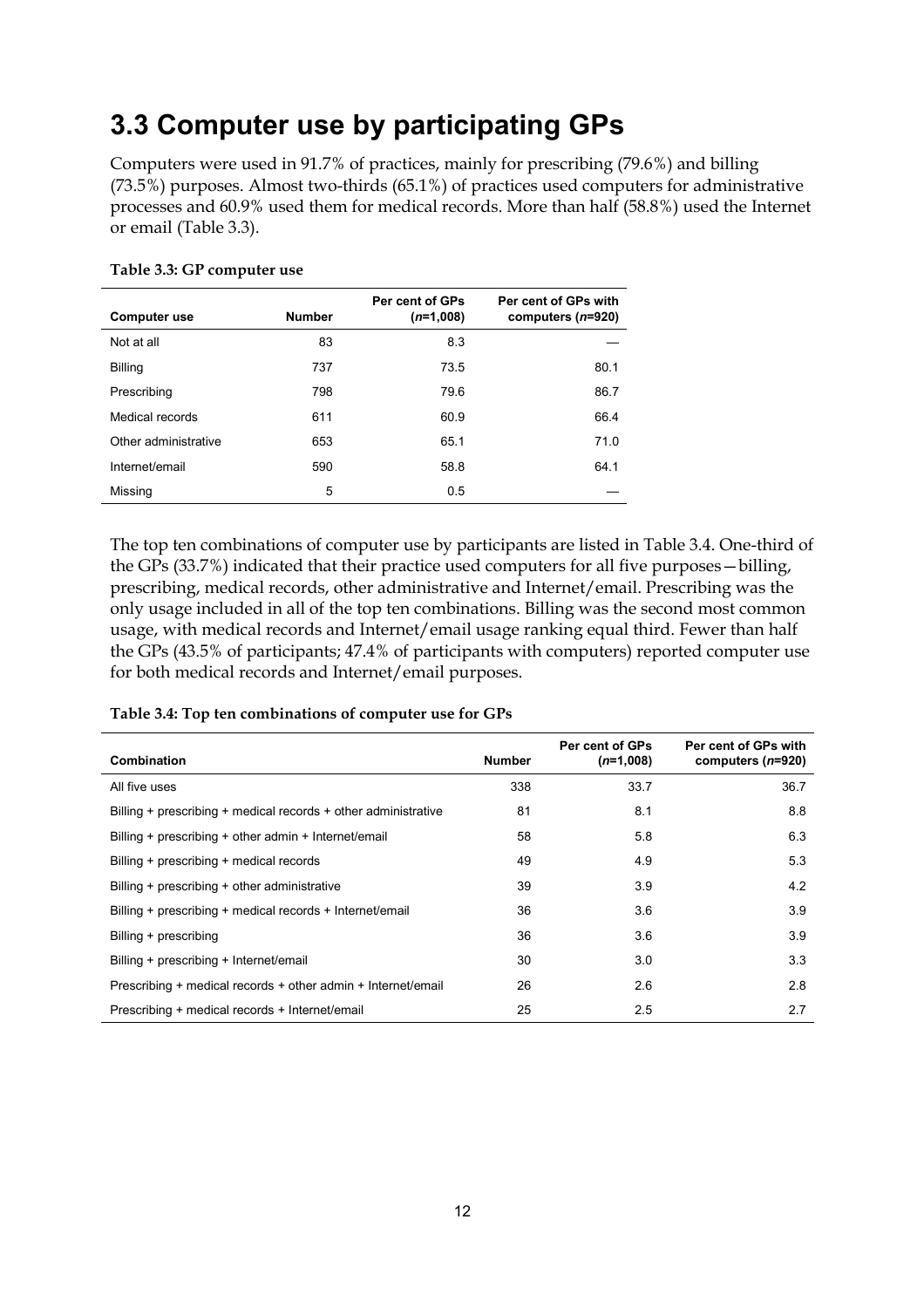## **3.4 Comparison of participating and non-participating GPs**

The General Practice Branch of the DoHA provided some information about each of the GPs drawn in the initial sample from HIC data. This information was used to determine the extent to which the final participating GPs were representative of the initial sample of practitioners. These data included the number of general practice A1 Medicare items claimed in the previous 12 months and in the previous quarter. For the purposes of this analysis, the number of items in the previous quarter is referred to as 'activity level'.

In Table 3.5 the characteristics of the final participants are compared with those of all other GPs drawn in the initial sample using DoHA data elements. There were considerable discrepancies between the DoHA's information about participants (Table 3.5) and that selfreported by the GPs (Table 3.2), suggesting that the reliability of DoHA GP characteristic data may be questionable. There is, however, no reason to assume that the accuracy of DoHA data should differ for participants and non-participants.

Differences between participants and non-participants were tested using the chi-square statistic (significance at the 5% level), using the DoHA characteristic data from both groups. There were no significant differences between participants and non-participants in place of graduation and location of practice in terms of the Rural, Remote and Metropolitan Area (RRMA) classification.22

The sex and age distributions for participants and non-participants were significantly different. There were slightly fewer males and slightly more females in the participating group, and GPs under the age of 35 years were under-represented in the participant population whereas those aged 55 years and over were over-represented (Table 3.5). The difference in years since graduation of participants compared with non-participants reflected this age difference (results not shown).

For State or Territory, the statistically significant difference in distribution resulted from a higher participation rate by GPs from New South Wales. The proportion of participants in other States was similar to that of non-participants. There was a statistically significant difference in mean activity level in the previous quarter (measured by the number of A1 Medicare items of service claimed) between participants and non-participants. GPs with an activity level of 375–750 services in the previous quarter were considerably more likely to participate than those in the 751–1,500 or >1,500 groups. However, comparisons of the median scores for each group showed a difference of only six consultations per week. It is possible that the time required to participate in BEACH may be a greater issue for full-time GPs than part-time GPs. BEACH also may offer an avenue for fulfilling RACGP Clinical Audit requirements to part-time GPs who may not be as able to take up other avenues.

## **3.5 Discussion**

The response rate of GPs to BEACH was 28.9% of those with whom contact was established. This rate is slightly lower than last year (32.3%) but similar to the previous year (29.8%) and lower than in the initial two years of BEACH (38.4% and 39.1%). These variations are possibly a reflection of the stage of triennium for each year of recruitment. The wide variety of QA options currently available to GPs may also affect the response rate. In recognition of the work involved in BEACH participation, the RACGP has recently announced an increase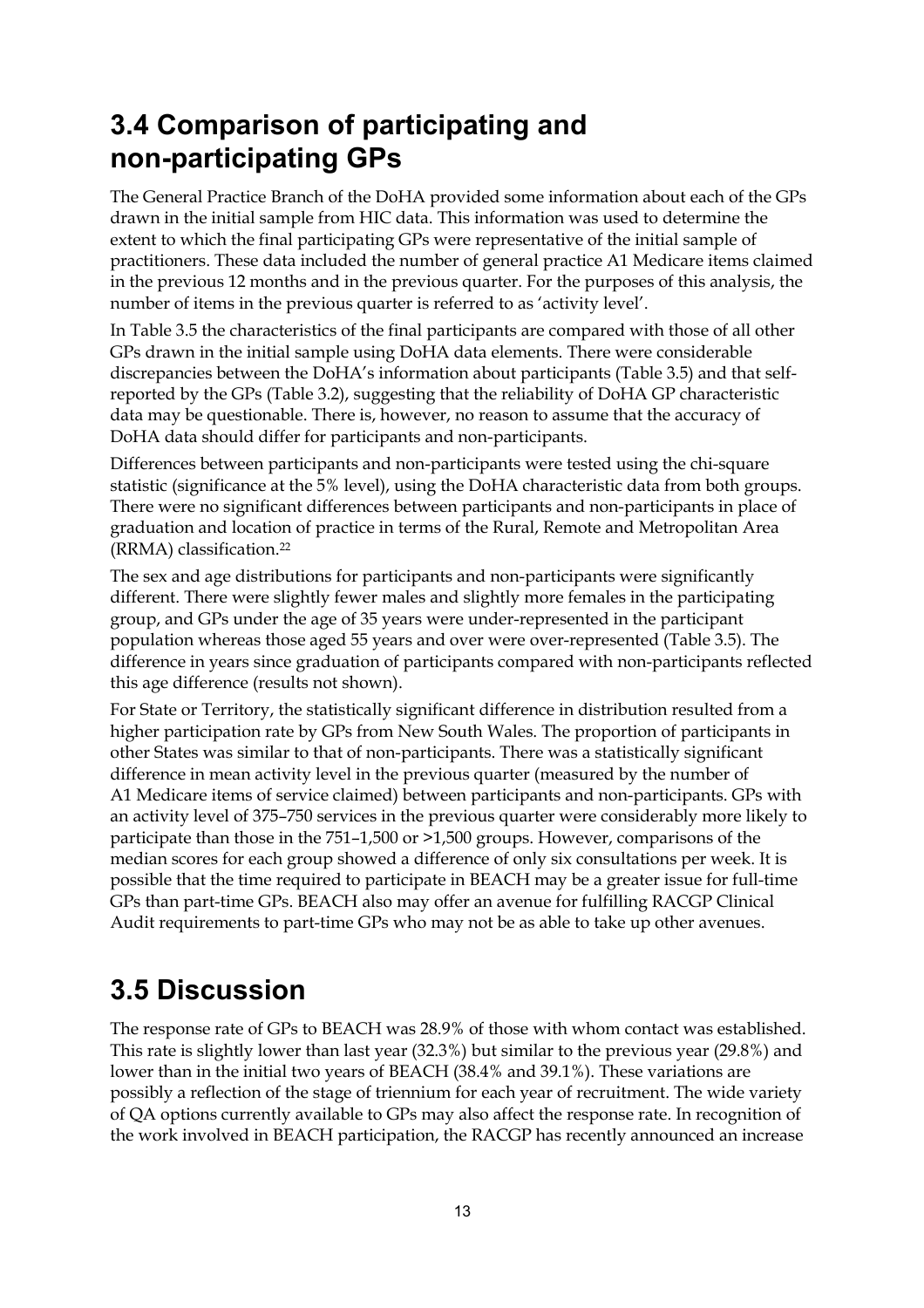in the number of points available commensurate with the amount of work involved. It will be interesting to see how this change affects response rates in the future.

The continued under-representation of GPs aged less than 35 years also may reflect the fact that GP registrars are not required to undertake QA activities during training or during the QA triennium on completion of training. We are currently undertaking a separate study (using BEACH methods) of a sample of registrars in city and rural practice. It will be interesting to see whether registrars do practise differently from other GPs. If not, the above adjustment for age of GP is not really necessary. If so, incentives are needed to encourage the participation of these younger GPs to ensure their sufficient representation in the future.

Of particular interest in the above results is the combination of computerised medical records and Internet/email use. Only 436 GPs (43.5% of participants; 47.4% of participants with computers) reported using computers for both purposes in their practice. Given the current trend toward supplying clinicians with guidelines and other information via the Internet, the use of these facilities to claim for bulk billed patients and the transfer of information from computerised records via electronic download for data collection, this is a surprising outcome. We hypothesised that this result was an effect of rural GPs having limited Internet access as a consequence of limited telecommunications infrastructure in many areas. On investigation of the location of GPs using Internet and email facilities, it appears that this is not the case. Applying the RRMA classification to investigate this group of participants, rural and metropolitan GPs were found to differ significantly in their Internet/email use ( $\chi$ 2=8.4463, p=0.004), however, it is the rural GPs who (proportionally) use Internet/email facilities the most. It would seem that, although metropolitan GPs may have better access, they are less inclined to use these facilities.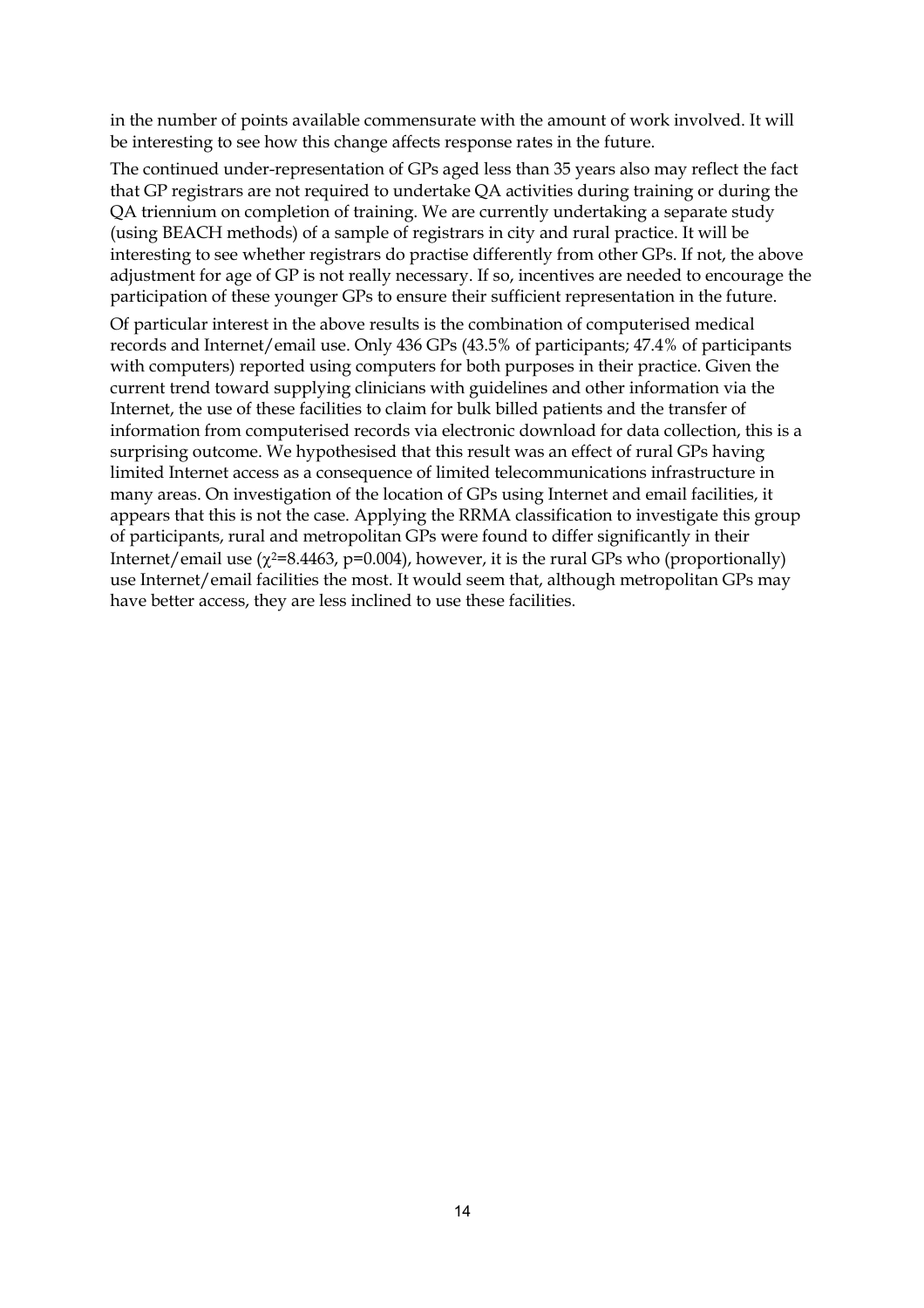|                                                 | Participants <sup>(a)</sup> (n=1,008) |                                | Non-participants <sup>(a)</sup> ( $n=2,479$ ) |                    |  |
|-------------------------------------------------|---------------------------------------|--------------------------------|-----------------------------------------------|--------------------|--|
| <b>GP</b> characteristics                       | <b>Number</b>                         | Per cent of GPs <sup>(b)</sup> | <b>Number</b>                                 | Per cent of GPs(b) |  |
| Sex ( $\chi^2$ =7.88, p=0.0193)                 |                                       |                                |                                               |                    |  |
| Male                                            | 653                                   | 64.8                           | 1,727                                         | 69.7               |  |
| Female                                          | 355                                   | 35.2                           | 752                                           | 30.3               |  |
| Age ( $\chi^2$ =23.01, p=4.02E-05)              |                                       |                                |                                               |                    |  |
| < 35 years                                      | 73                                    | 7.5                            | 226                                           | 9.5                |  |
| 35-44 years                                     | 240                                   | 24.7                           | 660                                           | 27.7               |  |
| 45-54 years                                     | 338                                   | 34.8                           | 900                                           | 37.8               |  |
| 55+ years                                       | 319                                   | 32.9                           | 593                                           | 24.9               |  |
| Missing                                         | 38                                    |                                | 100                                           |                    |  |
| Place of graduation ( $\chi^2$ =1.33, p=0.5127) |                                       |                                |                                               |                    |  |
| Australia                                       | 734                                   | 72.8                           | 1,852                                         | 74.7               |  |
| Overseas                                        | 274                                   | 27.2                           | 627                                           | 25.3               |  |
| State ( $\chi^2$ =15.64, p=0.0285)              |                                       |                                |                                               |                    |  |
| New South Wales                                 | 400                                   | 39.7                           | 911                                           | 36.8               |  |
| Victoria                                        | 190                                   | 18.8                           | 497                                           | 20.1               |  |
| Queensland                                      | 214                                   | 21.2                           | 507                                           | 20.5               |  |
| South Australia                                 | 62                                    | 6.2                            | 202                                           | 8.2                |  |
| Western Australia                               | 90                                    | 8.9                            | 239                                           | 9.7                |  |
| Tasmania                                        | 28                                    | 2.7                            | 62                                            | 2.5                |  |
| <b>Australian Capital Territory</b>             | 13                                    | 1.3                            | 47                                            | 1.9                |  |
| Northern Territory                              | 11                                    | 1.1                            | 8                                             | 0.3                |  |
| Missing                                         |                                       |                                | 6                                             | 0.2                |  |
| RRMA $(\chi^2 = 7.1, p = 0.31)$                 |                                       |                                |                                               |                    |  |
| Capital                                         | 654                                   | 64.9                           | 1,606                                         | 68.1               |  |
| Other metropolitan                              | 86                                    | 8.5                            | 218                                           | 8.5                |  |
| Large rural                                     | 51                                    | 5.1                            | 170                                           | 6.0                |  |
| Small rural                                     | 76                                    | 7.5                            | 182                                           | 6.3                |  |
| Other rural                                     | 121                                   | 12.0                           | 259                                           | 9.4                |  |
| Remote centre                                   | 6                                     | 0.6                            | 16                                            | 0.5                |  |
| Other remote                                    | 14                                    | 1.4                            | 22                                            | 0.8                |  |
| Missing                                         |                                       |                                | 6                                             | 0.2                |  |
| Activity ( $\chi^2$ =18.74, p=8.51E-05)         |                                       |                                |                                               |                    |  |
| 375-750 services in previous quarter            | 240                                   | 23.8                           | 436                                           | 17.6               |  |
| 751-1,500 services in previous quarter          | 408                                   | 40.5                           | 1,129                                         | 45.5               |  |
| >1,500 services in previous quarter             | 360                                   | 35.7                           | 914                                           | 36.9               |  |
| Mean activity level $(t = 2.10, p = 0.036)$     | 1,362.9                               |                                | 1,422.7                                       |                    |  |
| Median activity level                           | 1,182.0                               |                                | 1,264.0                                       |                    |  |
| Standard deviation                              | 771.3                                 |                                | 758.1                                         |                    |  |

### **Table 3.5: Comparison of characteristics of participating and non-participating GPs**

(a) Data provided by the GP Branch, Australian Department of Health and Ageing. (b) Missing data removed.